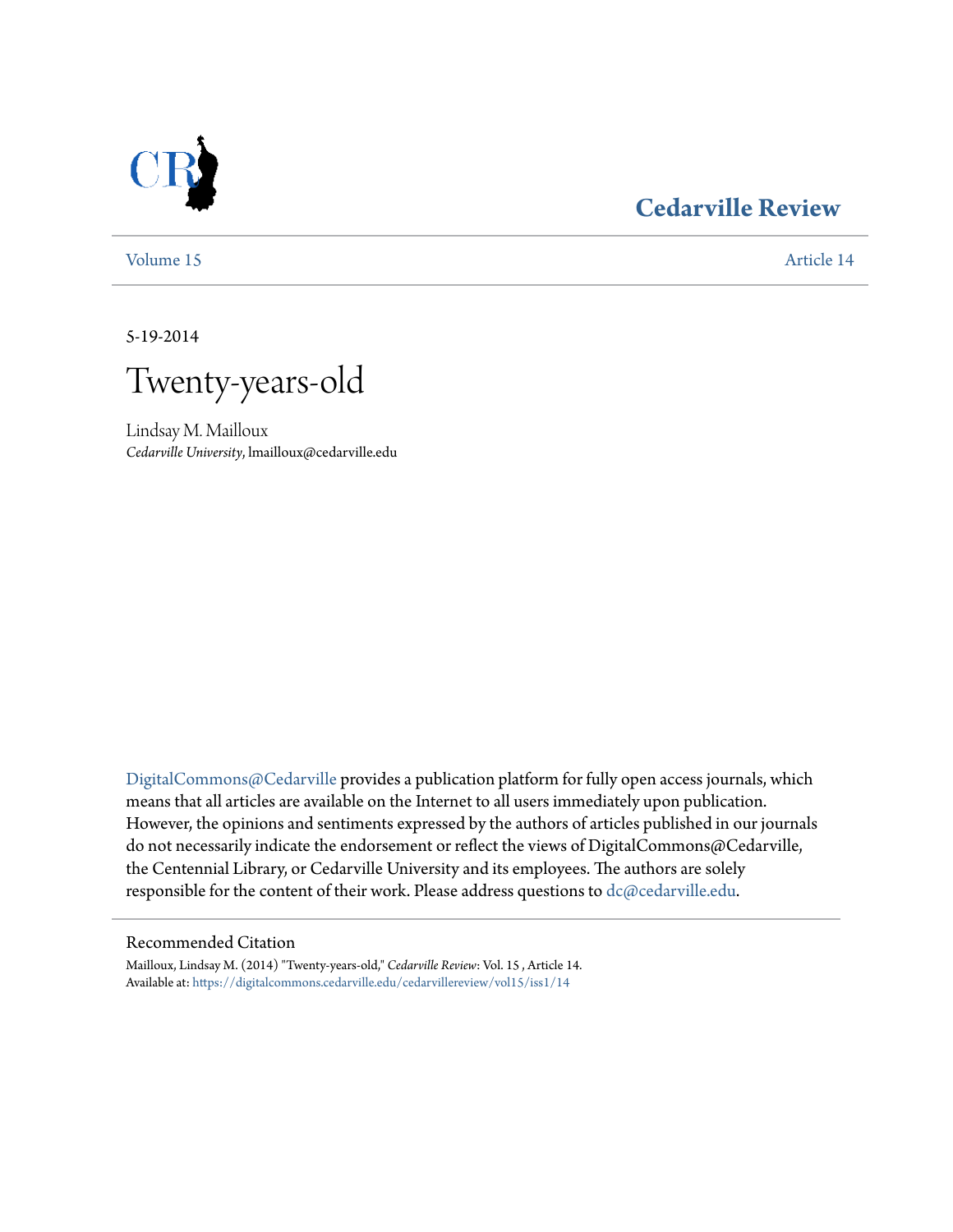# Twenty-years-old

Browse the contents of [this issue](https://digitalcommons.cedarville.edu/cedarvillereview/vol15/iss1) of *Cedarville Review*.

## **Description (Optional)**

This piece is about being twenty-years-old. Its about choices, reality, and thinking about the future.

## **Creative Commons License**  $\bigcirc$   $\circ$

This work is licensed under a [Creative Commons Attribution-Noncommercial-No Derivative Works 4.0](http://creativecommons.org/licenses/by-nc-nd/4.0/) [License.](http://creativecommons.org/licenses/by-nc-nd/4.0/)

## **About the Contributor (Optional)**

My name is Lindsay and I like to think of myself as an adventurer. I like to write because words are a great adventure.

Follow this and additional works at: [https://digitalcommons.cedarville.edu/cedarvillereview](https://digitalcommons.cedarville.edu/cedarvillereview?utm_source=digitalcommons.cedarville.edu%2Fcedarvillereview%2Fvol15%2Fiss1%2F14&utm_medium=PDF&utm_campaign=PDFCoverPages)

Part of the [Nonfiction Commons](http://network.bepress.com/hgg/discipline/1152?utm_source=digitalcommons.cedarville.edu%2Fcedarvillereview%2Fvol15%2Fiss1%2F14&utm_medium=PDF&utm_campaign=PDFCoverPages)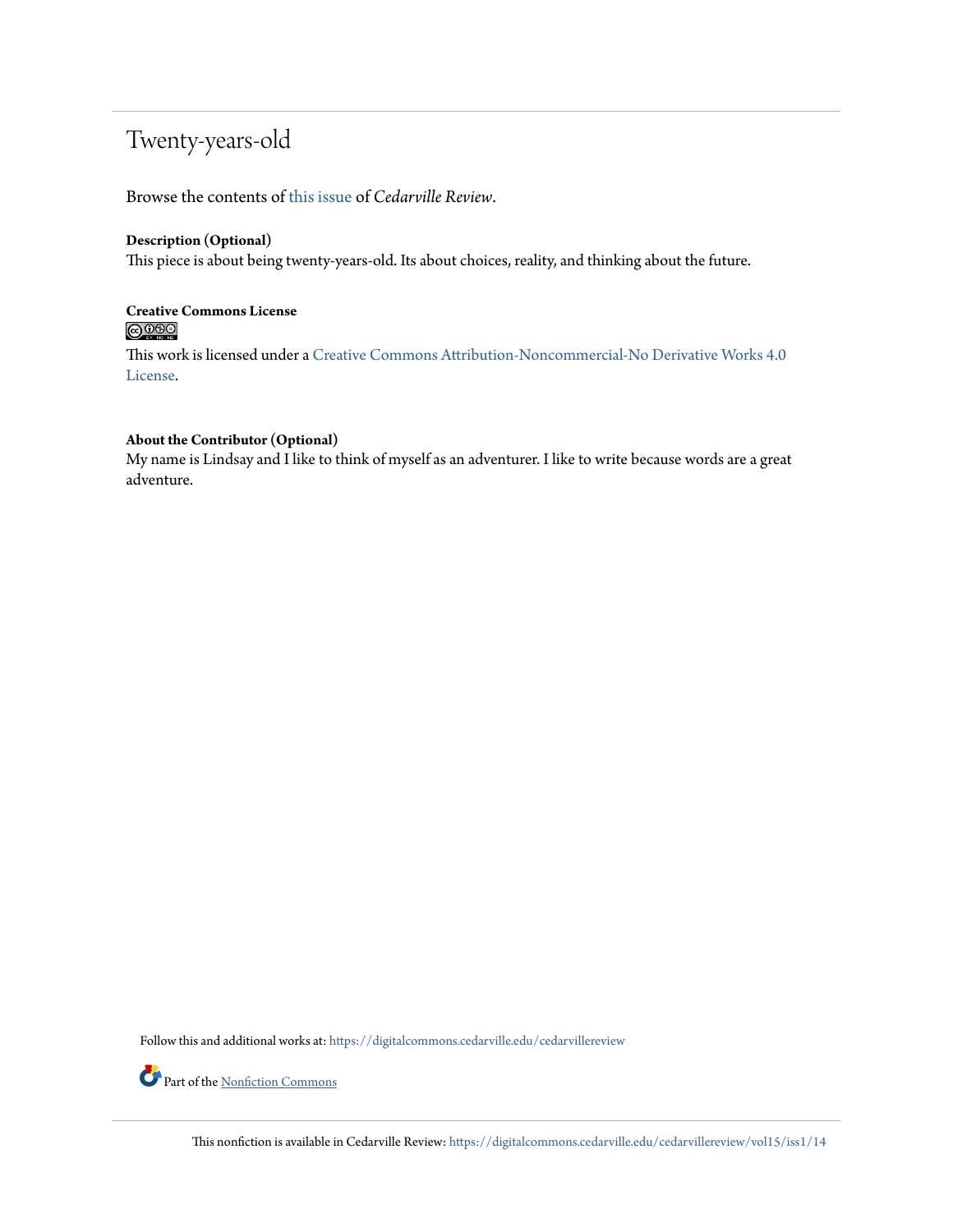## **Twenty-years old**

*Lindsay Mailloux*

Before my twentieth birthday I felt slightly panicked. Usually before a birthday (at least in my short life of an experience) you lay in bed with wakeful anticipation. Because in the morning you will be a little bit older. A little bit wiser. A little more mature. A little bit *more.*

But this July 3rd was different from the nineteen others. Growing up reading novels can be dangerous. It gives you these ideas. Preconceived notions being the fancy phrase. Little girl fantasies being closer to the truth. Ideas like twentyyears-old means you stride into rooms full of tall swivel chairs wearing black high heels and sporting a chic haircut. Or it means that you wear paint-splattered overalls as you water the flowers through the window of your rustic but fantastically artsy apartment. Or that you sit in restaurants eating spaghetti across from a mysterious handsome face lit by flickering candlelight.

This is not true. Reality has come upon me in a different place. A room of white plaster and blue carpet. Walls papered with 4x6 photos and paint chips.

The present composed of an empty yawning Saturday night that you should be studying through but choose to vacuum through instead exposing the corners where ponderable dust has settled. Dim lighting making your thoughts much sharper than you've let them be for some time.

Where do I go from here? The past weeks brimming with a similar sharpness you couldn't shake. Having lived so far a life of mostly unchoice. Finding now that twenty maybe should be the age where you choose. Choose what you want to do… What do you want to do? What do you want?